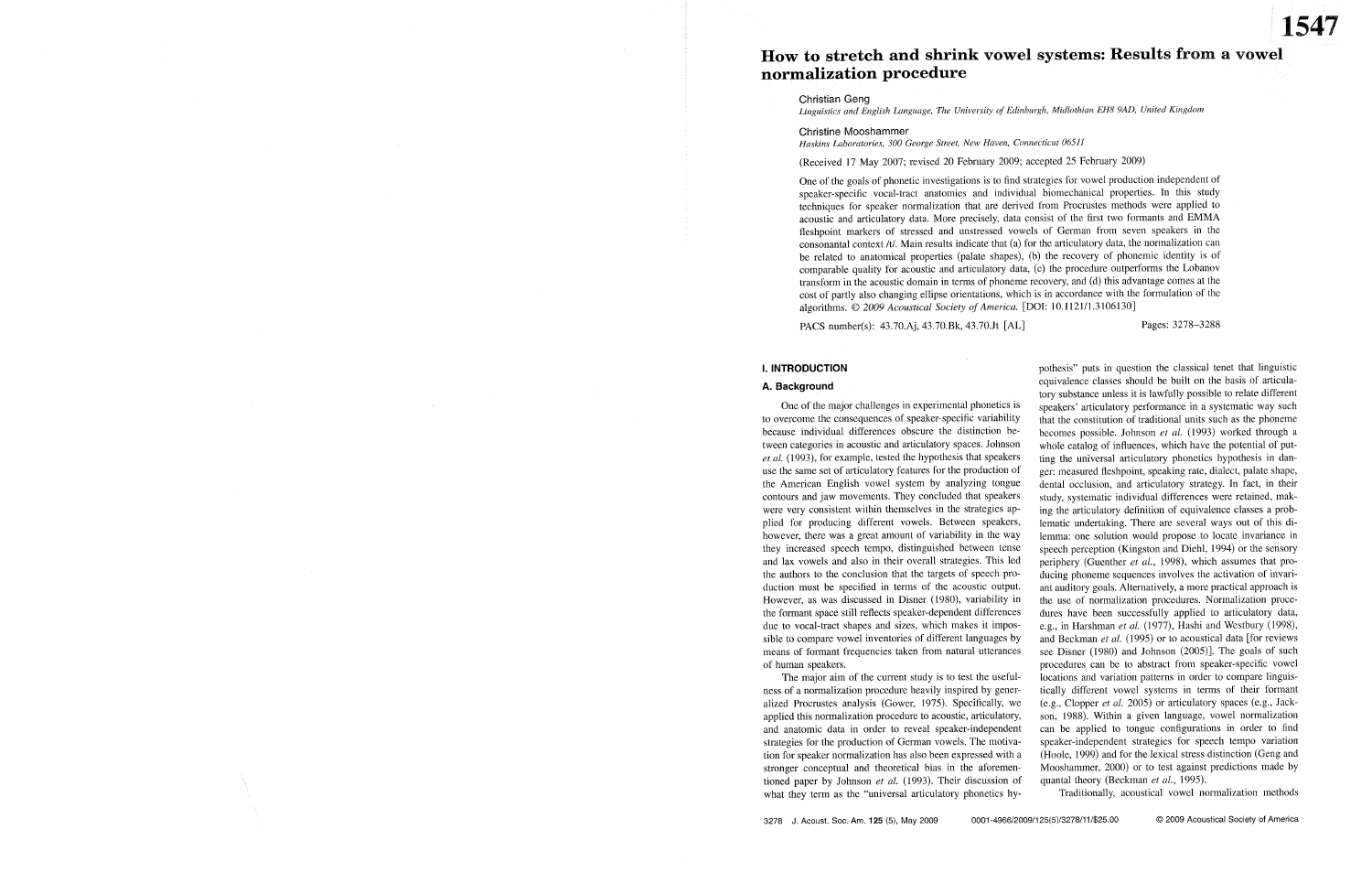have been divided into "intrinsic" and "extrinsic" methods for vowel normalization, a division which dates back to [Joos](#page-10-1)  $(1948)$  $(1948)$  $(1948)$ . [Adank](#page-9-0) *et al.*  $(2004)$  argued though that this division might not be fine-grained enough to describe all essential differences between procedures. They extended the usage of the extrinsic vs intrinsic dichotomy to both (a) vowels and (b) formants. This work does not consider vowel intrinsic normalization because it is not clear how it could be related to parallel articulatory data. The same holds for all vowelextrinsic/formant-extrinsic schemes known to us. The only class containing published normalizations, which correlate well with the aims of the current work, are formant-intrinsic, vowel-extrinsic normalizations. According to [Adank](#page-9-0) *et al.*  $(2004)$  $(2004)$  $(2004)$ , this kind of normalization has been the most effi-cient. Within this class, the [Lobanov](#page-10-2)  $(1971)$  transform has been described as one of the most efficient procedures. Still, this kind of normalization is not without drawbacks: As pointed out by [Nearey](#page-10-3) (1989), despite its success for practical reasons, i.e., the most substantial scatter reduction, its cognitive plausibility is questionable because the listener would have to know the formant frequencies of the complete vowel system spoken by this particular speaker in order to recognize a single vowel. This points to the discussion about the psychological reality of entities such as mean formant frequencies and scale factors. In contrast to [Nearey, Adank](#page-9-0)  $et \ al.$  ([2004, p. 3105](#page-9-0)) viewed such factors as possibly accounting for listeners' life-long experiences with listening to different types of speakers. Another criticism was noted by [Apostol](#page-9-1) *et al.* (2004), according to which statistical methods cannot be directly related to anatomical differences between speakers, which ultimately underlie the large variation in the formant spaces. The basic hypothesis of their model is that inter-speaker variability in formant spaces "arises from differences among speakers in the respective lengths of their back and front vocal-tract cavities" (p. 337) because of the formant-cavity affiliation.

In a similar vein, namely, to relate articulatory positions to formant frequencies, a number of geometrical normalization procedures has been applied to tongue contours derived during vowel production. These procedures are based on reexpressing fleshpoints on the tongue—usually acquired by the x-ray microbeam system ([Westbury, 1994](#page-10-4))—as distances to the palate (e.g., [Beckman](#page-9-2) *et al.*, 1995; [Hashi and West](#page-10-5)[bury, 1998;](#page-10-5) [Perkell and Nelson, 1985](#page-10-6)). Therefore, the pellet positions are translated into a palate-based coordinate system in order to minimize the effects of differences in vocal-tract size and shape on mean articulatory postures. The advantage is that the new palate-based coordinate system is more closely related to the oral part of the area function than the original coordinate space and can therefore more easily be related to spectral properties. Within this framework, as well as for the cavity-affiliation model by [Apostol](#page-9-1) *et al.* (2004), the major aim is to explain and reduce the speaker-dependent acoustical variability by anatomical differences, e.g., due to gender (see [Simpson, 2002](#page-10-7)).

A very different approach is the factor analytic treatment of vowel production in which the underlying control mechanisms from the highly correlated coordinates of the tongue-pellets are extracted. In their work, [Harshman](#page-10-8) et al. (1977) subjected multi-speaker x-ray tongue contours to the PARAFAC algorithm, yielding two factors consisting of three matrices: (a) the speaker weights, (b) a speaker-independent vowel space, and (c) the so-called articulator weights. A consistent and robust interpretation of the application of PARAFAC arises from these first two factors extracted from flesh-point data as well as from contours and for a number of different languages (see, e.g., [Harshman](#page-10-8) *et al.*, 1977; [Hoole,](#page-10-9) [1999;](#page-10-9) [Jackson, 1988](#page-10-10)). The first factor, usually dubbed front raising, distinguishes low vowels from high front vowels. In articulatory terms, front raising is a forward movement of the root of the tongue and an upward movement of the front of the tongue. The second factor, back raising, is associated with the formation of back vowels and characterized by an upward and backward movement of the tongue. The current study will make an attempt to evaluate a technique conforming to that of Harshman *et al.* in its applicability to both acoustic and articulatory data but differing in its computational procedure as well as its general orientation. The normalization procedure applied here is based on a method frequently applied in morphometrics/zoology in order to solve the problem of the superimposition of geometrical landmarks. In zoology, this is often helpful for shape comparison between species abstracting from uninformative scaling, translation, and rotations. These methods are often termed "Procrustes" methods (see [Gower, 1975,](#page-10-11) and with a special background in morphometrics [Rohlf and Slice, 1990](#page-10-12) or [Goodall and Green, 1986](#page-10-0)). Due to its central importance for the current work, this approach will be described in greater detail in the next section.

# **B. The normalization procedure: A modified generalized Procrustes analysis**

These superimposition techniques can be distinguished according to the following aspects: (a) The number of objects to be aligned: Procrustes analysis has originally been designed for the alignment of only two specimens but has later been extended to handle any number of objects in [Gower](#page-10-11)  $(1975)$ , (b) the nature of the transformation terms to be applied: If only rigid rotations are allowed, orthogonal methods—i.e. Procrustes methods in a more narrow sense are used, which preserve the angles between data points. If uniform affine deformation is to be applied, the class of methods are called oblique and  $(c)$  the optimization strategy applied: If no local shape change is allowed, least-squares fitting methods are appropriate; if one wishes to account for local shape change, more advanced, non-parametric methods based on the median have to be applied. The acoustic and articulatory data corpora in our study contain more than two speakers, such that our algorithm a priori has to refer to the "generalized" case. With respect to the nature of the rotation terms to be applied, a distinction has to be made between articulatory and acoustic data sets. While for the articulatory data, a considerable amount of affine deformation would already be expected due to different vocal-tract morphologies, this is not so clear for the acoustic data set. [Goodall and](#page-10-0) [Green](#page-10-0) (1986) devised a method for checking the amount of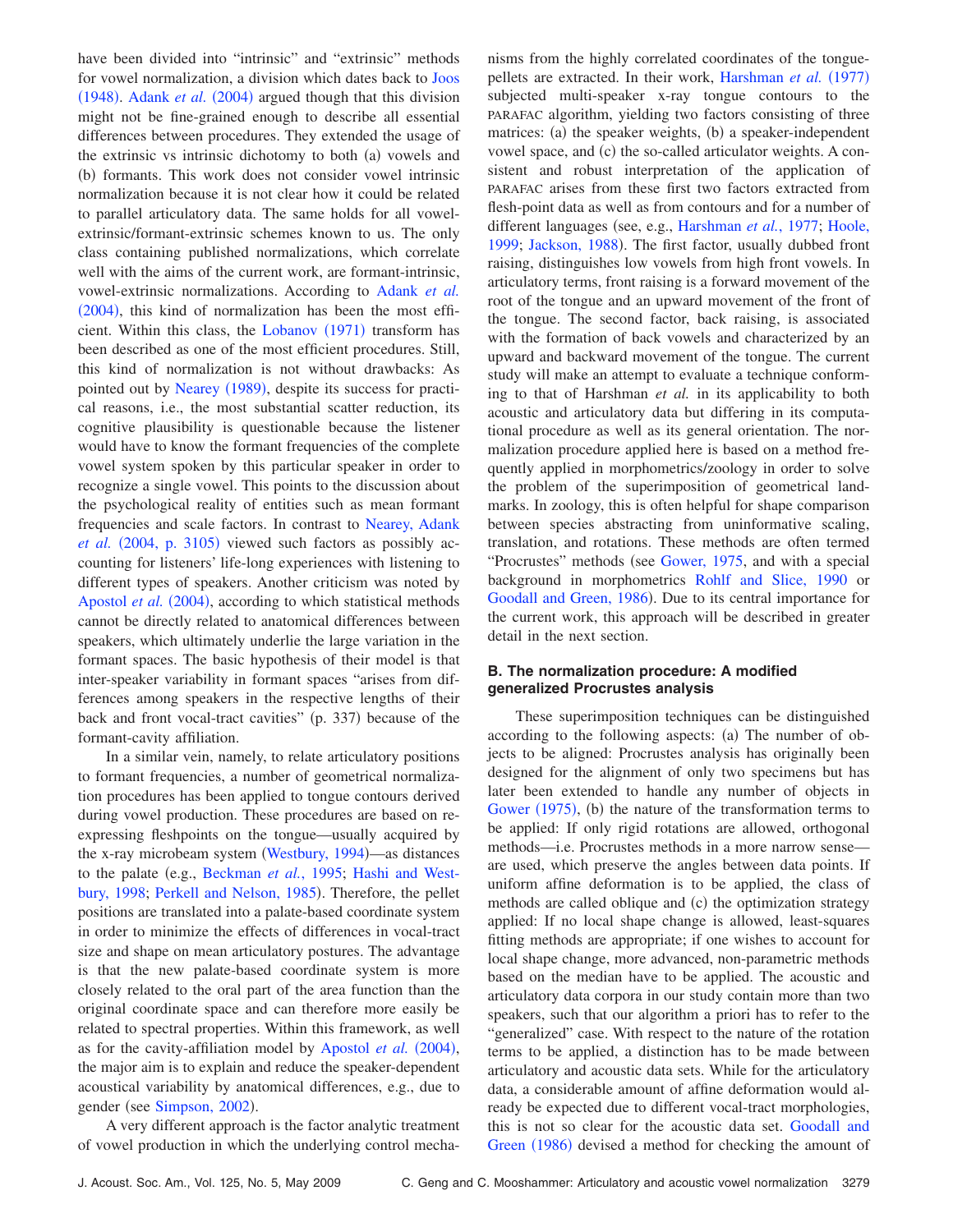affine deformation necessary to superimpose landmarks in the two-dimensional  $(2D)$  case. In cases in which the amount of affine deformation necessary for superimposition is not substantial, superimposition applying orthogonal transformations yields similar results. Concerning the optimization scheme, we used the least-squares technique and not the non-parametric method described in [Rohlf and Slice](#page-10-12) (1990) because we were aiming at uniform rather than local shape change. The approach used here comprises two separate steps: First, across different speakers, a "consensus configuration" representing an average subject is calculated, and, in a second step, this consensus is fitted to the data of individual speakers to result in normalized data.

### **1. Construction of the consensus object**

The consensus configuration is calculated as follows [equivalent to the formulation in [Rohlf and Slice](#page-10-12)  $(1990)$ ]: First, the data of the *n* individual speakers are centered and scaled with a standard *z*-transform. Then, a first version of the consensus object is calculated using

<span id="page-2-0"></span>
$$
A = \frac{1}{n} \sum_{i}^{n} X_i (X_i^T X_i)^{-1} X_i^T,
$$
\n(1)

where the  $X_i$  are the individual speakers' data matrices after centering and scaling, *n* is the number of speakers, and superscript *T* denotes the transpose of a matrix. This version of the consensus object does not resemble the original objects though. In the bivariate case—like in the analysis of formant spaces—the  $X(X^T X)^{-1} X^T$  operation transforms each object "so that the variance in the bivariate distribution of landmarks is the same in all directions in the plane for each object" ([Rohlf and Slice, 1990,](#page-10-12) p. 49). The final consensus configuration is calculated as

<span id="page-2-1"></span>
$$
C = A \left( \frac{1}{n} \sum_{i} X_{i} X_{i}^{T} \right) A. \tag{2}
$$

Thereafter, *C* is subjected to a singular-value decomposition, and the final consensus configuration is a matrix of eigenvectors of *C* subjected to truncation; e.g., for planar configurations, the first two columns are taken ([Rohlf and](#page-10-12) [Slice, 1990,](#page-10-12) p. 49).

#### **2. Calculation of normalized data**

The second step consists of calculating reconstructed data for each subject's configuration. These are calculated by post-multiplying the consensus object with a transformation matrix, which in general is calculated as

$$
H^* = (X_2^{\prime T} X_2^{\prime})^{-1} X_2^{\prime T} X_1^{\prime}
$$
 (3)

<span id="page-2-2"></span>for two objects in the oblique case.  $X_2$  here is the consensus configuration as calculated above, and  $X_1$  is an arbitrary speaker's original configuration. This is equivalent to the equation for the least-squares estimates of partial regression coefficients in multivariate multiple regression. In the case of orthogonal rotation, the rotation matrices are calculated by performing a singular-value decomposition of the product of the object matrices to be superimposed:

$$
H = VSU^T,\tag{4}
$$

<span id="page-2-3"></span>where *U* and *V* are such that  $X_1^T X_2^{\prime} = U \Sigma V^T$  and  $\Sigma$  is a diagonal matrix. *S* is a diagonal matrix with  $s_{ii} = \pm 1$ , and the signs of the  $s_{ii}$  are taken from the corresponding elements of  $\Sigma$ . Summing up, the main outputs of the procedure are (a) a consensus object, which in our case is the configuration of an average speaker characterized by the statistical properties as described above, (b) the eigenvalues of the transformation matrices, i.e., the diagonal of  $\Sigma$ , as the amounts of uniform deformation in the directions guaranteeing optimal "superimposition" in terms of the least-squares criterion applied, and (c) the normalized data of each single speaker. The data sets described in the following section will be evaluated with respect to these statistics. The results of (b) are often displayed as "a pair of orthogonal axes with lengths proportional to the two eigenvalues and oriented so that the longer axis is parallel to the direction  $(...)$  of maximum stretching" ([Rohlf and Slice, 1990,](#page-10-12) p. 48). In the present case, this makes sense for the acoustic data set: A so-called strain cross, defined by the first two eigenvalues and the angle  $\psi$ , of a given speaker deviating to a great degree from the unit circle, indicates that this speaker's vowel space needs a higher amount of affine transformation in order to fit to the consensus object as compared to a speaker with a smaller strain cross.

#### **C. Aims of this study**

As was pointed out above, the major aim of this study is to evaluate the usefulness of the algorithm we proposed for both acoustic and articulatory data. The rationale of speaker normalization is chosen with regard to the methodological corollary of the universal articulatory phonetics hypothesis, according to which it is not sufficient to report patterns of individual differences among a homogeneous group of speakers, but "we must also consider ways in which such variability is lawful, because this variability must be made to square with the fact that language is a shared system" ([Johnson](#page-10-13) *et al.*, 1993, p. 702). Therefore, apart from demonstrating the success of the normalization suggested, the second aim of the current work is to explore whether the modes of affine deformation are correlated to aspects of vocal-tract morphology.

# **II. METHOD**

### **A. Data acquisition**

Seven native speakers of German (five males, M1–M5, and two females, W1 and W2) were recorded by means of electromagnetic midsagittal articulography (EMMA, AG 100, Carstens Medizinelektronik). All speakers spoke a standard variety of German with at best slight dialectal variations: three speakers  $(W1, M1, and M4)$  originally come from South Germany, one speaker (W2) from Saxonia, two speakers (M3 and M5) from Northeast Germany, and one speaker (M2) from Berlin. At the time of recording, the speakers were between 25 and 40 years old and had lived in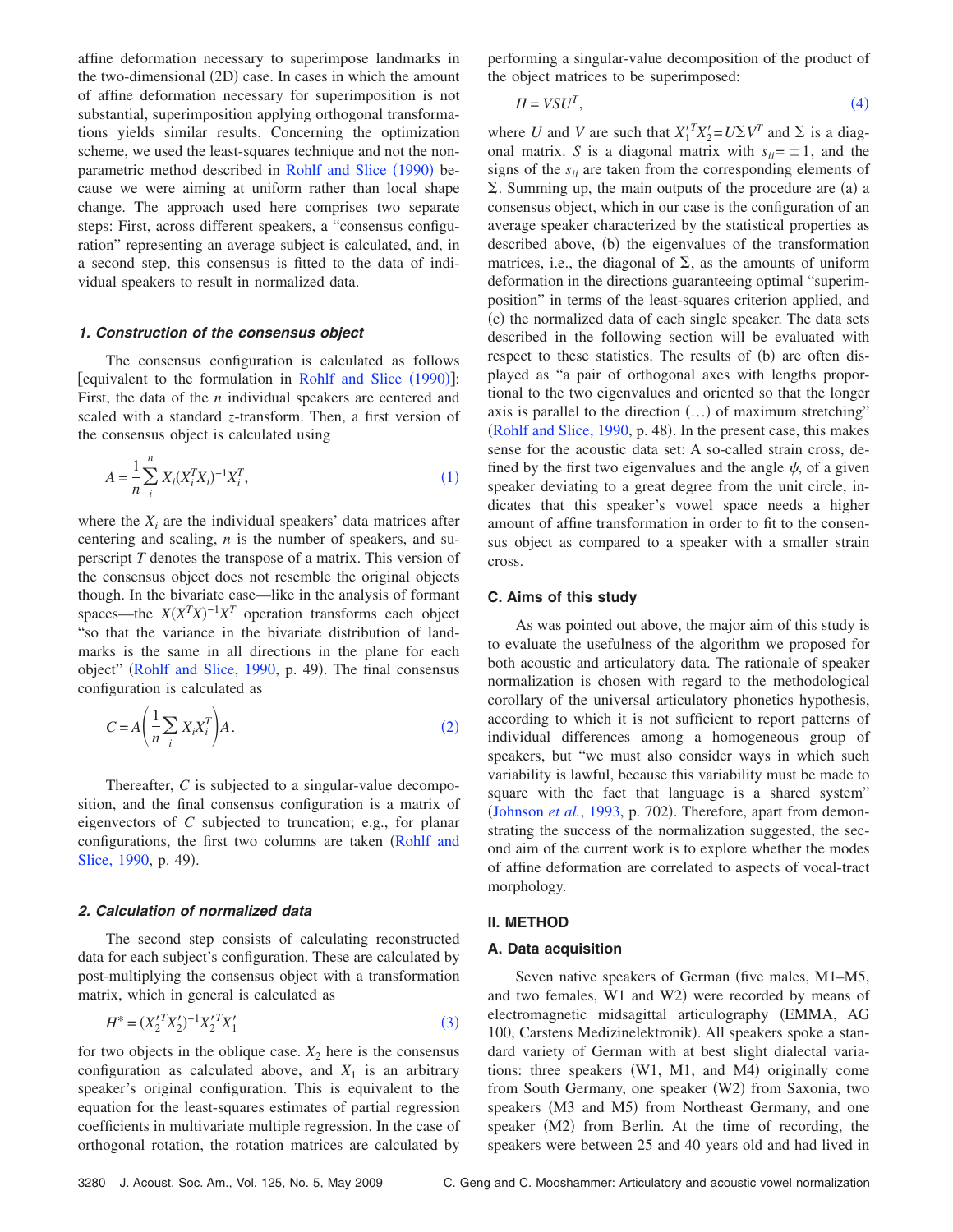Berlin for at least 5 years. The speech material consisted of words containing /tVt/ syllables with the full vowels  $(i, I, V, Y, P, E, \varepsilon, \varepsilon, \varphi, \alpha, \alpha, a, o, o, u, u)$  in stressed and unstressed positions. Stress alternations were fixed by morphologically conditioned word stress and contrastive stress. Each symmetrical CVC sequence was embedded in the carrier phrase *Ich habe l'tVtvl, nicht /tV'tail/ gesagt. (I said l'tVtvl, not* /tV'tatl/) with the test syllable /tVt/ in the first word always stressed and in the second word always unstressed. All 15 sentences were repeated six (four speakers) or ten times (three speakers). Four sensors were attached to the tongue, one to the lower incisors, and one to the lower lip. The analyses in this study are limited to the four sensors on the tongue for the remainder of this text and are numbered T1–T4 going from front to back. Two sensors on the nasion and the upper incisors served as reference coils to compensate for head movements relative to the helmet and for the definition of a preliminary coordinate system. This served as the basis for the final reference coordinate system, which was defined by recordings of two sensors on a T-bar, manufactured individually for each subject in order to determine his or her bite plane. Simultaneously, the speech signal was recorded by a digital audio tape recorder. Original sampling frequencies were 400 Hz for the EMMA data and 48 kHz for the acoustical signals. For the analyses, the EMMA signals were lowpass filtered at 30 Hz and downsampled to 200 Hz, while the acoustical signals were downsampled to 16 kHz.

### **B. Measurements**

Formant frequencies of the first and second formant were measured interactively close to the mid of the vowel at the moment of minimal formant movement or, for lax vowels, at a turning point in the F2 trajectory. For estimating the frequencies of the first and second formants, the default settings of the software package SIGNALYZE ( $\langle$ http:// www.signalyze.com/ $\rangle$  were used, i.e., LPC with 15 ms smoothing. The same temporal markers as described for the acoustic analyzes were also used for extracting tongue positions. Both acoustic and articulatory data were then averaged over the six respectively ten repetitions of each vowel. Information about palate shapes was acquired by measuring the artificial EPG palates of all seven speakers by means of a sliding caliper. This procedure gave the 3D coordinates for all EPG electrodes and the 2D coordinates of the palate midline approximately located between the two most central columns. Since the location of the EPG electrodes is adjusted to the speakers' anatomy, e.g., the rear border is aligned with the rear wall of the second molars, the EPG-based palate midline was deemed to be more exact compared to the palate outline, traced by means of EMMA. For addressing the question whether speaker-dependent differences can be explained by their palate shape, two measures were used: the palate length and a doming index (see [Johnson](#page-10-13) et al., 1993), which was calculated as the ratio between the total midsagittal length of individual EPG palates and the vertical distance between the first and the last point on the palate. Higher values indicate a palate with a higher degree of doming. Three sets of data were subjected to the analysis: tongue

configurations during the 15 vowels in two stress conditions, measured as  $X$  and  $Y$  coordinates of the four sensors  $(30)$  $\times$  8 matrix), frequencies of the first and second formant during the vowels  $(30 \times 2 \text{ matrix})$ , and palate outlines specified by 11 *x* and *y* coordinates  $(11 \times 2 \text{ matrix})$ . For measuring the palatal outline, we adapted the method described in [Fitz](#page-9-3)[patrick and Ni Chasaide](#page-9-3) (2002). In short the 3D coordinates of the Reading EPG palates were measured as described above. From this we estimated the midsagittal outline from the positions of the two inner columns of the electrode positions. The outline was then adjusted to the EMMA data by eye.

# **C. Statistical apparatus**

# **1. Quantification of the relationship pools of quantitative variables**

Throughout the current work, methods are used, which require the correlation of data sets with independent as well as independent variables containing more than two variables. The correlations between articulatory configurations and the morphological data set could serve as an example. In this example, the research interest lies in gaining insight about the nature of the main directions of isotropic shape change in these two data modalities, substantial correlations indicating that similar variance components are targeted in both data sets. In order to explore relationships as these, canonical correlation analysis (CCA) was applied. CCA can be seen as the multivariate generalization of product-moment correlation. Considering the two matrices *X* and *Y*, the CCA finds a linear combination of the variables of *X* and a linear combination of the variables of *Y* of maximal correlation. It has often been claimed that CCA needs many cases compared to the number of variables. But [Stevens](#page-10-14) (1986) discussed sample size in CCA and states that if the canonical correlations are strong (i.e.,  $R > 0.7$ ), then even small samples (e.g.,  $n=50$ ) can be sufficient to detect significant correlations most of the time. Another drawback often reported for canonical correlations is that it is reported to be sensitive to multicollinearity among variables. This issue can at least to some extent be settled by reporting redundancy indices, which provide a partitioning of the explained variance into predictors and criteria. The redundancies of individual canonical variates can be summed up to yield an  $R^2$ -like measure of the contribution of the predictor-side canonical variates in explaining the criterion-side canonical variates and vice versa.

# **2. Classification procedures**

By means of statistical discrimination, it is possible to check how successful different normalization procedures are at preserving the phonemic identity of vowel tokens. [Adank](#page-9-0) *[et al.](#page-9-0)* (2004) focused on two such classification approaches of vowel tokens. The most basic model, linear discriminant analysis (LDA) assumes that the covariance of each of the classes is identical. A more advanced method, quadratic discriminant analysis (QDA), makes no such assumptions but has the drawback of estimating more parameters, making it more difficult to crossvalidate and more prone to overfitting. These two approaches are just two instances of classification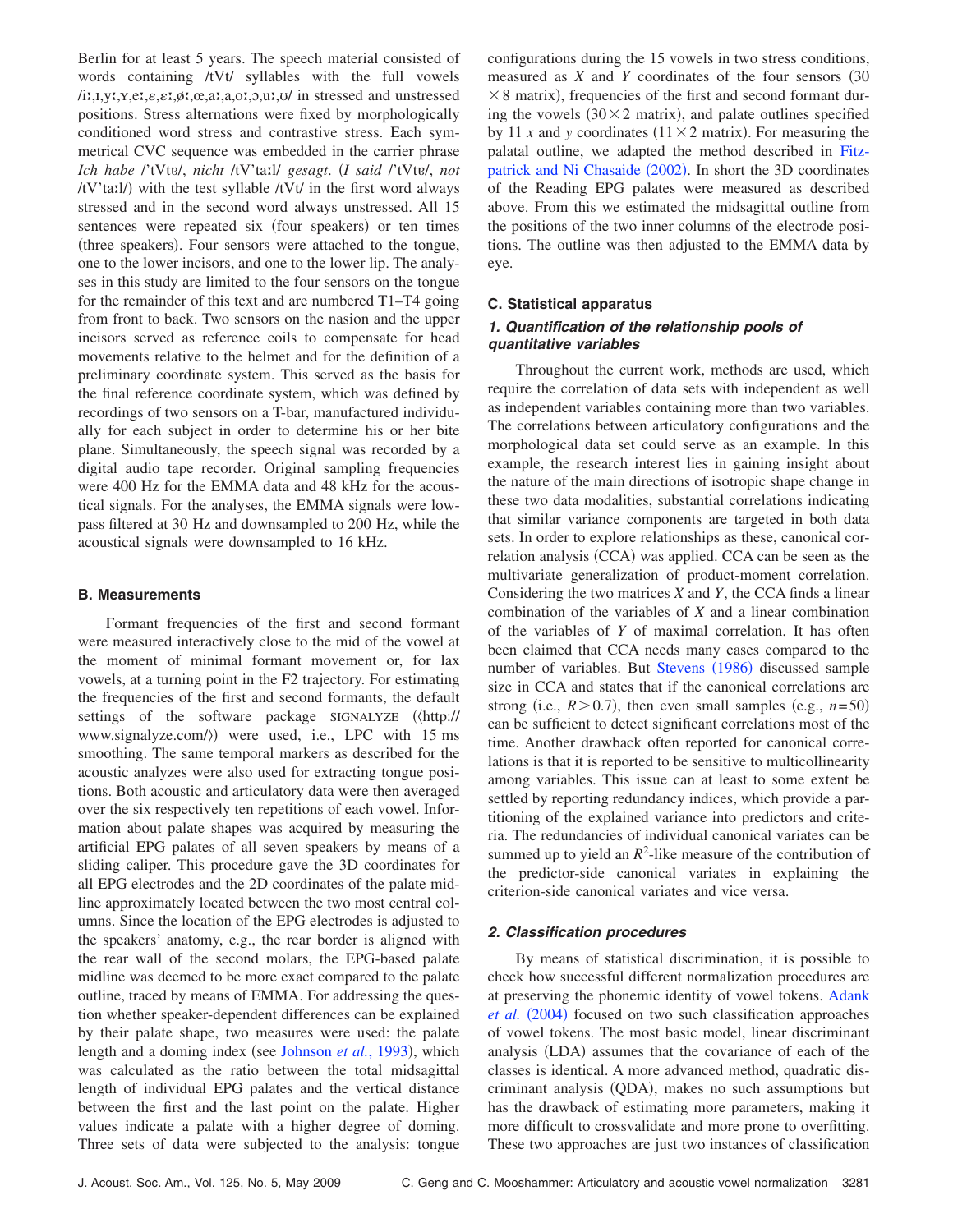<span id="page-4-0"></span>

FIG. 1. Means of formant frequencies for stressed (bold and Large symbols with "+") and unstressed vowels [light and smaller symbols with "×") for a female (left) and a male speaker (right)].

procedures, with the LDA being one standard choice.<sup>1</sup> Having said that, it is obvious that it is necessary to be selective with regard to the classification procedures chosen. We compared two classification procedures, including (i) LDA—for comparability purposes with [Adank](#page-9-0) *et al.* (2004) and (ii) an additional logistic discriminator (LOGDA) ([Ripley, 1994](#page-10-15)). This logistic classifier has the advantage of making less assumptions than both QDA as well as LDA.

### **III. RESULTS**

This section is concerned with the evaluation of the normalization procedure applied in this study. It will roughly be organized in analyses of the two modalities: acoustic and articulatory. The acoustic description of the data set involves comparing raw and normalized F1/F2 spaces. The capability of the approach to preserve phonemic identity, in particular with respect to the stress condition manipulated in the data set comprises both acoustic and articulatory modalities. Of special interest for the articulatory data is the question of how the deformations of the articulatory spaces are to be related to measurements of anatomical characteristics of the palate, as captured in terms of (a) results of the normalization procedure of palate outlines and (b) scalar doming indices ([Johnson](#page-10-13) *et al.*, 1993). This also justifies the parsimonious selection of acoustic features: As we were primarily interested in vowel quality as manifested in tongue shapes, we have limited ourselves to the analysis of the first two formants in the acoustic domain. In other words, we were not interested in acoustic features such as F0 as it has stronger prosodic correlations—at least in our corpus—with stressed vowels carrying pitch accents. Similar arguments hold against F3, which mostly is associated with rounding information.

#### **A. Formant spaces**

In order to give a general impression of speakerdependent differences for the production of German vowels, formant spaces of two speakers from Bavaria, one female  $(W1)$  and one male  $(M4)$ , are presented in Fig. [1.](#page-4-0) The means of the frequencies of the first and second formant are indicated as bold symbols with a " $+$ " sign for the stressed vowels. Unstressed vowels are indicated by "%." For reasons of clarity, the marginal vowels are connected by lines.

As can be seen, the speakers differ not so much in the relative location of vowels in the vowel system, with the exception of some minor relative changes in the location of the low vowels. However, the two speakers do differ in the way they realized the stressed-unstressed distinction: On the one hand, speaker W1 reduces the unstressed vowels consistently toward the center of the formant space. On the other hand, speaker M4's formant frequencies of unstressed vowels differ to a greater degree for the back and low vowels from their stressed counterparts, whereas the front vowels are only slightly affected. The direction of change for the back and low vowels suggests a more fronted and closer constriction for the unstressed vowels. Therefore, the acoustical results suggest that this speaker produces the stressed vowels with a greater contrast between the neighboring consonants and the vowels.

The consensus object, shown on the left in Fig. [2,](#page-5-0) gives more evidence for the latter strategy for reducing vowels; i.e., the back and the lower vowels are centralized when unstressed but not the high and mid palatal vowels /i, y, e, ø, I, Y/, which change only very little. This finding correlates well with the observation that their constriction location is already quite close to the constriction location of the neighboring apical stops. The formant values of the remaining unstressed vowels change in the direction of front high vowels.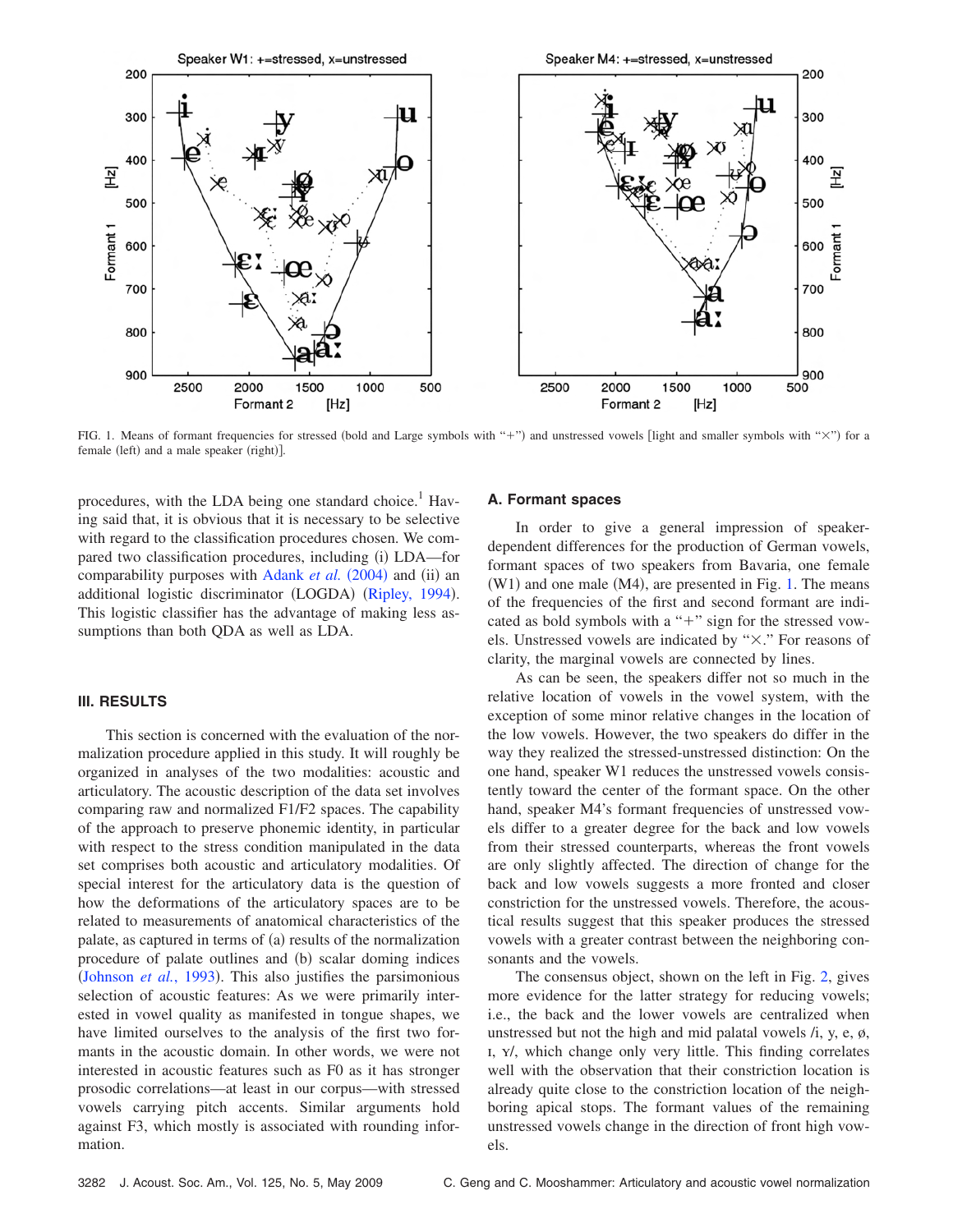<span id="page-5-0"></span>

FIG. 2. Formant consensus object of stressed vowels (large symbols) and unstressed vowels (small symbols). Lines correspond to the distance between the speaker-dependent models for each of the speakers and the formant consensus object. Inset: amount of necessary speaker-dependent affine transformation compared to the consensus object, all speakers, displayed as strain cross.

As was explained in Sec. I B 2, strain crosses display the amount of necessary affine transformation of individual speakers in order to fit to the consensus object. The more the crosses deviate from the cross in the unit circle in length and orientation, the more affine transformation was necessary for the corresponding speaker. Only for two speakers (M1 and W2) do the strain crosses deviate clearly from the unit circle. This implies that not much affine deformation is applied to single speakers' vowel spaces in order to achieve the best fit.

#### **1. Cross-method comparisons**

One way of evaluating the quality of a normalization procedure is to measure the amount of scatter remaining after normalization, which has been considered good practice as a tool for the evaluation of speaker normalizations since [Dis](#page-9-4)ner  $(1980)$  $(1980)$  $(1980)$ . Scatter remaining is computed as the percentage of ellipse areas of transformed data relative to the ellipse areas of the raw data. Table [I](#page-5-2) summarized the results for our method and the Lobanov transform. In terms of scatter reduction, our method outperforms the Lobanov transform, which was confirmed by the results of a *t*-test  $(t=3.67, p)$  $< 0.01$ , df= 29). Another pattern which becomes evident from an inspection of Table [I](#page-5-2) is that not all vowels are normalized to the same degree, an effect which appears to be common to both procedures applied. While there is a considerable amount of scatter reduction for most vowels, there are instances where there is even more variability after normalization. While technically possible, such a result runs counter the objective of normalization. This pattern is particularly prominent for stressed /uː/. Further, from visual inspection of the dispersion ellipses, it seemed evident that our procedure affects the orientations of the ellipses to a larger degree than the Lobanov transform, in particular for back vowels. This was evaluated by calculating the ellipse orientations of the

<span id="page-5-2"></span>TABLE I. Scatter remaining after normalization in percent of the original data.

|                | Model    |            | Lobanov  |            |
|----------------|----------|------------|----------|------------|
|                | Stressed | Unstressed | Stressed | Unstressed |
| $\mathbf{i}$   | 34.63    | 29.56      | 61.73    | 26.92      |
| I              | 11.20    | 5.60       | 74.06    | 68.58      |
| y              | 26.09    | 19.03      | 182.59   | 75.24      |
| Y              | 1.47     | 3.43       | 17.88    | 44.16      |
| e              | 19.92    | 8.98       | 23.91    | 12.58      |
| εI             | 4.34     | 3.16       | 23.80    | 60.34      |
| ε              | 3.00     | 1.67       | 33.41    | 32.97      |
| ø              | 4.77     | 1.61       | 29.25    | 21.23      |
| œ              | 5.17     | 1.97       | 48.68    | 59.73      |
| a:             | 75.77    | 27.88      | 92.50    | 66.84      |
| a              | 24.98    | 21.42      | 48.43    | 10.53      |
| $\mathbf{O}$   | 43.46    | 10.38      | 209.51   | 42.11      |
| C              | 19.36    | 11.94      | 30.73    | 64.01      |
| u              | 151.72   | 40.43      | 206.62   | 37.73      |
| Ü              | 6.09     | 5.05       | 39.35    | 75.18      |
| $\overline{x}$ | 28.80    | 12.81      | 74.83    | 46.54      |
| sd             | 38.06    | 11.73      | 65.54    | 21.56      |

raw data and the normalizations and then by bootstrapping the correlation coefficients of these angles. While the ellipse orientations of the Lobanov correlated well with the orientations of the original data  $(r= 0.94^{**}, 95\% \text{ CI} [0.86, 0.97]),$ this was not the case for the Procrustes-influenced approach *(r*=0.29, *p*=0.11, 95% CI [−0.08, 0.58]). The high CI range  $(0.67)$  for our method further evidences that only a subset of ellipse orientations is affected (see also Fig.  $3$ ).

Apart from scatter reduction, normalization procedures

<span id="page-5-1"></span>

FIG. 3. 1– $\sigma$  dispersion ellipses for raw formant data (thin lines), the speaker-dependent Procrustes data (bold lines), and the Lobanov transformed data (dashed line). Centroids are indicated by  $\bigcirc$  (Lobanov), + (Procrustes), and  $\times$  (raw data), respectively. For reasons of clarity, only the cardinal vowels are plotted here.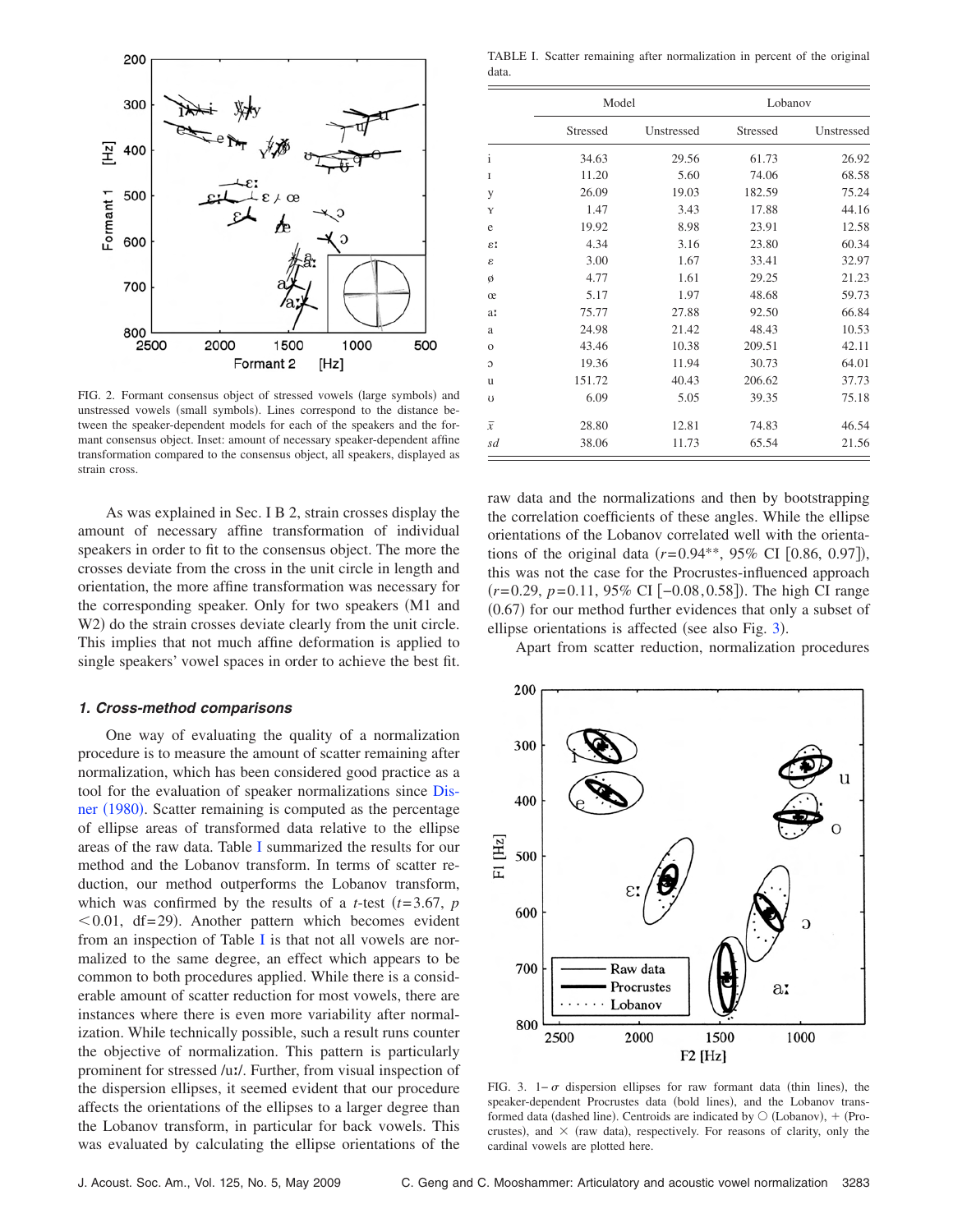<span id="page-6-0"></span>

FIG. 4. Comparison between averaged articulatory configurations of the two speakers W1 (thin lines in left panels) and M4 (right panels). The upper two panels show tongue configurations for /tit/ (left) and the lower panels for /tut/. The upper curved lines show the outlines derived from EPG palates. Tongue configurations marked with filled markers were measured at the midpoints of stressed vowels and the empty markers for the corresponding unstressed vowels.

should also maintain the relative positions of items, e.g., in order to compare different languages or dialects. In order to ensure that this is not the case, we conducted a MANOVA to compare the formant means of the raw data, the Lobanov transformed data and the modeled Procrustes data. The differences were insignificant [Wilk's lambda  $F(4, 34)$  $= 0.00006, p = 1$ .

# **B. Articulatory spaces**

In the second part of this section, lingual configurations for the 15 vowels of German in stressed and unstressed positions are used as input to the normalization procedure. In order to exemplify the consequences of speaker-dependent morphology and inconsistent sensor placements, we turn to a description of speaker-dependent strategies for the stress dis-tinction. Figure [4](#page-6-0) shows tongue configurations (*X*-and *Y*-coordinates) for the four tongue sensors *before* normalization. The upper two panels of this figure show the tongue configurations during the vowel  $\lambda i$  in stressed (filled symbols) and unstressed positions (unfilled symbols). On the left side, data of the female speaker W1 are displayed together with her palate outline, and on the right side, those for the male speaker M4. Typically, for /i/ the tongue is braced against the sides of the palate. In the lower two panels of Fig. [4,](#page-6-0) the tongue configurations are presented for the back vowel /u/. The speakers W1 and M4 not only differ to a great degree in the way they produce the vowel /i/ but also in their palate shapes. Speaker W1 has an extremely steep and domed palate, whereas the palate of speaker M4 is rather flat. Accordingly, the tongue configuration for /i/ of speaker W1 is bunched toward the palate and speaker M4's is shaped straighter and oriented in parallel with the palate outline. Despite these immediately obvious differences between these two speakers, both show little differences between stressed and unstressed tongue configurations for /i/. For /u/ the tongue shapes again show a pronounced difference between the speakers. In contrast to /i/, however, stress affects the tongue configurations for both speakers, with the unstressed /u/ being produced with an elevated tongue tip and a generally more fronted tongue body. Based on these observations, it seems reasonable to conjecture (i) that interindividual differences in anatomy can to a large extent be made responsible for the patterns just described, (ii) that the speakers' vowel gestures are still functionally equivalent, i.e., forming a close palatal constriction with the front part of the tongue for /i/ and a uvular constriction with the rear part of the tongue for  $/u$ , and (iii) that speakers apply a general strategy for producing the stress distinction.<sup>2</sup>

In order to test these assumptions, the normalization procedure was separately applied to both the articulatory data and the palate outlines. Speaker-dependent data were calculated according to Eq.  $(3)$  $(3)$  $(3)$ . The results are shown in Fig. [5.](#page-7-0) Plotted in bold lines are the *X*-and *Y*-coordinates of palate and tongue configurations of the consensus objects, the thinner lines representing the speaker-dependent normalized data of speaker  $W1$  (left) and speaker  $M4$  (right). These two speakers are extreme in their configurations; the remaining speakers compromise between these two participants and therefore are closer to the consensus object. These speakers were displayed to illustrate the problem to be tackled in the articulatory domain. As can be seen in the upper two panels, speaker-dependent tongue configurations for the high front vowel /i/ deviate very little from the consensus object. This is mainly due to the fact that the applied transformations rigorously twist the tongue configuration of speaker M4 in order to fit in the consensus object. For the back vowel /u/ there is more speaker-dependent deviation from the consensus object. Concerning the stressed-unstressed distinction, tongue configurations of /i/ differ only very slightly with a somewhat lower tongue tip position for stressed /i/. For /u/, however, the speaker-dependent and the consensus configurations of stressed /u/ are clearly more retracted, and the tongue tip points downward. Even though the speakers vary in the extent of the difference, the direction is similar for the two speakers and the consensus object.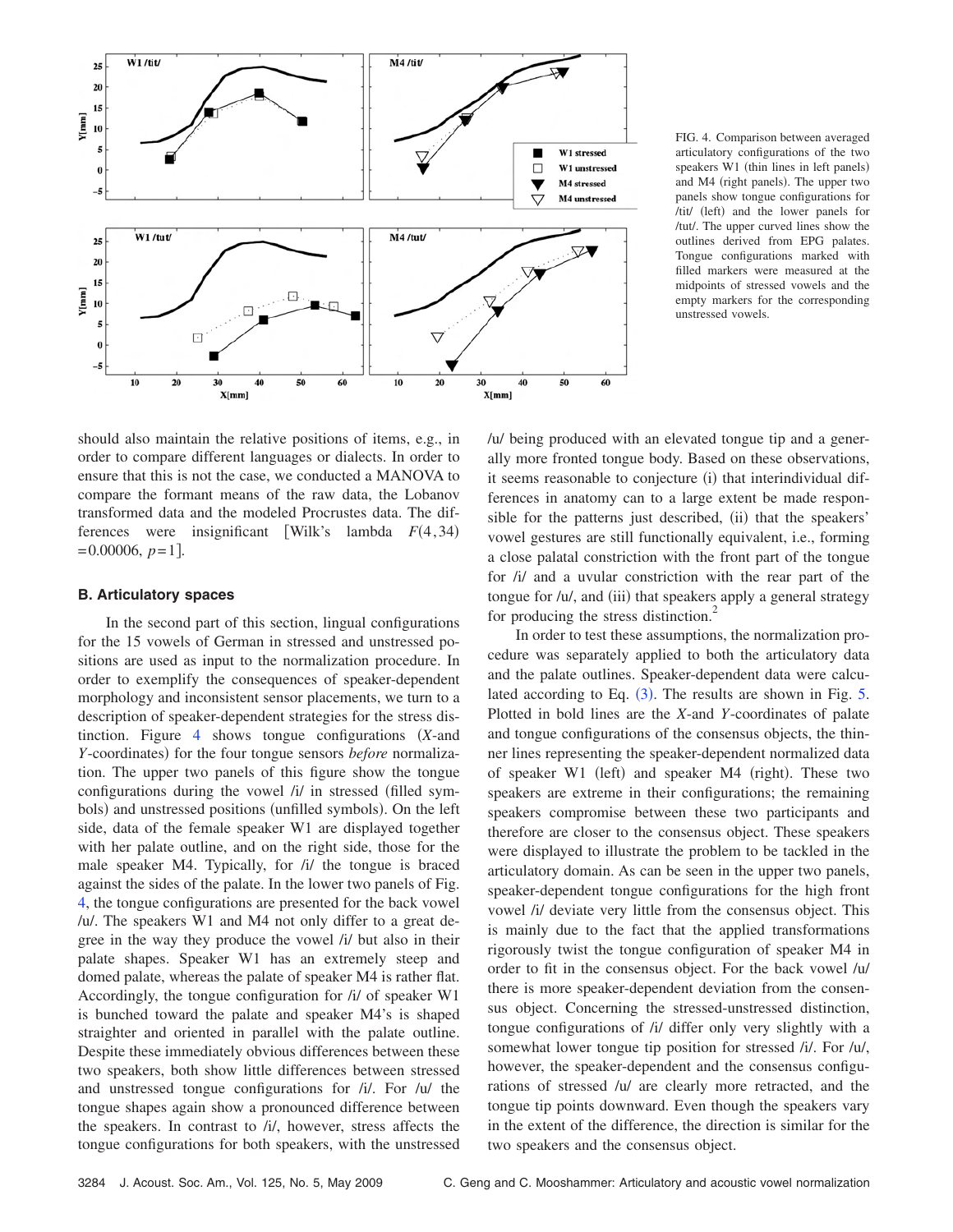<span id="page-7-0"></span>

FIG. 5. Speaker-dependent modeled articulatory configurations (tongue contours with filled square symbols) and the consensus objects (contours with circles) for /tit/ (upper panels) and /tut/ (lower panels). Palate contours of the consensus object are printed as thin lines, the contours of speaker-dependent modeled data as bold lines. Modeled data of speaker W1 are presented on the left side and that of speaker M4 on the right side.

# **C. Relationship between tract morphology and speaker-dependent modeled data**

By means of CCA, we aimed at summarizing the relations between the eigenvalues—which measure the amount of affine deformation—in the tongue and the palate data sets as analyzed by the normalization. Recall that the eigenvalues of the transformation matrix relating the consensus object to the individual articulatory spaces contain the amount of uniform affine deformation relating the individual speaker to the consensus. In the morphological data set, these directions have visually interpretable meanings in 2D-Euclidean space, which is not the case for the articulatory vowel spaces. Therefore, we truncated the matrix of eigenvalues in the articulatory data set by visual inspection of the scree plot. Its inspection suggested the use of four eigenvalues, and these were entered in the canonical correlation as predictors (7 speakers  $\times$  4 matrix) and both eigenvalues of the palate outline analysis served as criteria  $(7 \times 2 \text{ matrix})$ . Given the low explanatory power of the data set, the results of the following analyses are to be considered as exploratory descriptions. Further note that the division in predictors and criteria is meaningless in CCA; the number of extracted canonical correlations is equal to the minimum number of variables in either set. The expected behavior of the analysis is as follows: Apart from finding substantial canonical correlations between predictor and criterion variables, we expected higher redundancies for the morphological variates, given the tongue configurations. The canonical correlations in this analysis were substantial with values of 0.94 and 0.78, and the summed redundancies over both covariates amounted to  $71\%$  of the variance on the criterion side (palate outline data) but only to 52% on the predictor side. In other words, the correlation appears to be substantial and, more importantly, the normalization procedure captures similar directions in the tongue and palate data. Table [II](#page-7-1) summarizes these results.

As a next step, selected intermediate results as obtained from the analysis of tongue shapes were related to the palate doming variable. Here, standard multiple regression was used in order to roughly describe the correlational structure between eigenvalue predictors as derived from palate outline and tongue configuration data sets. To our surprise, the multiple regression for the palate outline eigenvalues on the doming index was not substantial with only 11% of explained variance. In contrast, the regression of the first four eigenvalues of the tongue analysis was substantial, explaining 95% of the variance. Furthermore, it was again (as in the canonical analysis described) necessary to include more than two predictors to capture the anatomical variance. In summary—given the exploratory character of these analyses—a substantial proportion of the variance captured by the normalization procedure when applied to articulatory configurations seems to be shared with what is extracted from the palate outlines.

### **D. Prediction of phonemic identity**

A further check of the success of normalization procedures is to make attempts at measuring the increment of predictability of phonemic identity caused by normalization pro-cedures [see [Adank](#page-9-0) *et al.* (2004) for a more detailed adoption of such a rationale. This is possible by means of statistical

<span id="page-7-1"></span>TABLE II. Summary of analyses relating tract morphology to tongue analyzes.

| <b>CCA</b>                           |      |  |  |  |  |  |
|--------------------------------------|------|--|--|--|--|--|
| Can correlations                     |      |  |  |  |  |  |
| CC I                                 | 0.94 |  |  |  |  |  |
| CC II                                | 0.78 |  |  |  |  |  |
| Redundancies                         |      |  |  |  |  |  |
| $R_{yx}^2$<br>$R_{xy}^2$             | 0.71 |  |  |  |  |  |
|                                      | 0.52 |  |  |  |  |  |
| Multiple regressions on doming index |      |  |  |  |  |  |
| Predictor                            |      |  |  |  |  |  |
| Tongue eigenvalues                   | 95%  |  |  |  |  |  |
| Palate eigenvalues                   | 11%  |  |  |  |  |  |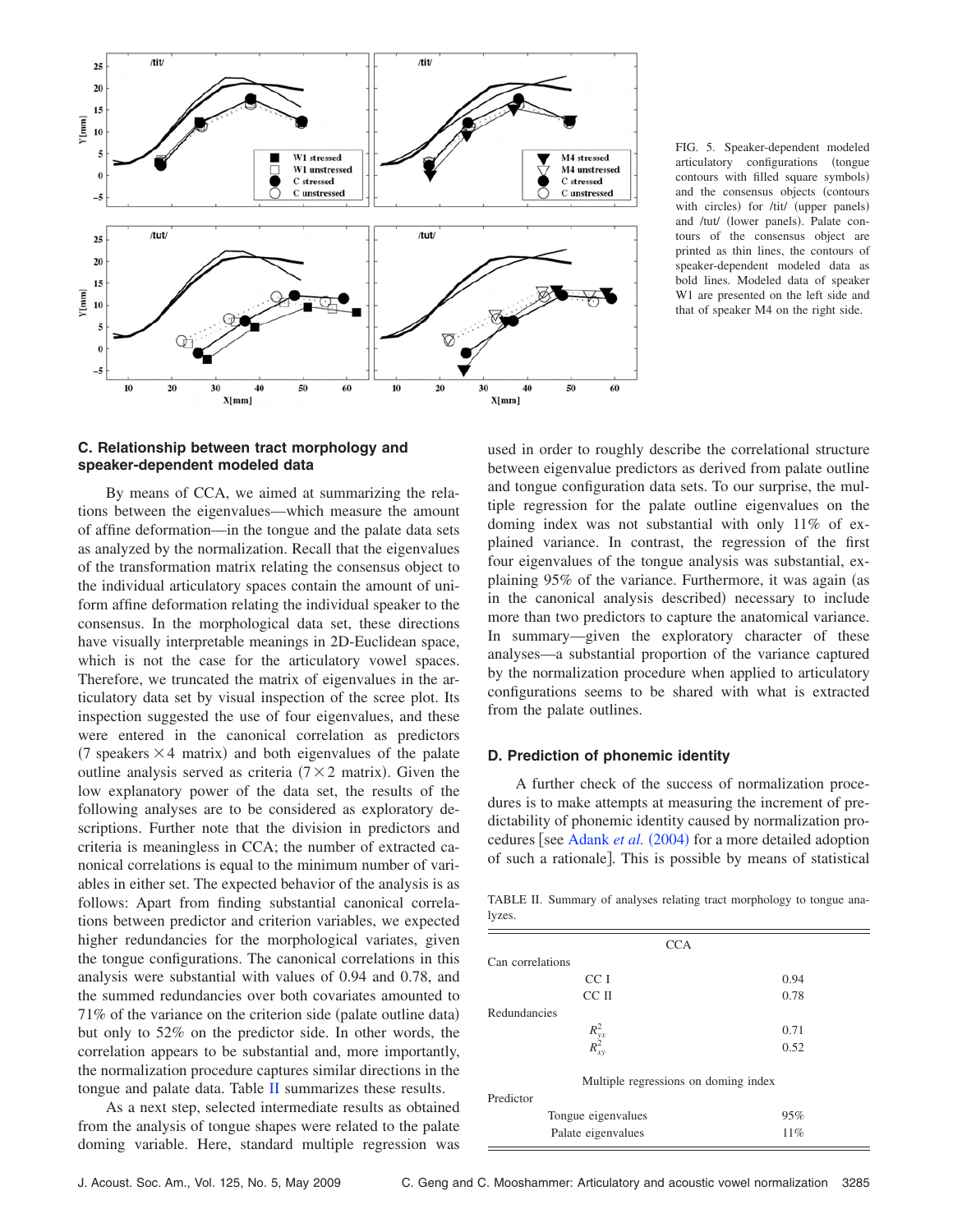<span id="page-8-0"></span>TABLE III. Percentages of correctly classified vowels by LDA and LOGDA. The predictors were first and second formant values (acoustic data set) or EMMA coil positions of the four tongue sensors (articulatory data set). Vowel quality with 30 levels (15 German monophthongs is stressed and unstressed positions) served as dependent variables for both data sets. Percentages are given for the whole data sets and separately for stressed and unstressed subsets. In brackets: benefit from normalization (in  $\%$ ).

| Data set     | Method       |            | Raw | Normalized | Lobanov |
|--------------|--------------|------------|-----|------------|---------|
| Acoustic     |              |            |     |            |         |
|              | <b>LDA</b>   | Whole      | 47  | 80(33)     | 63(16)  |
|              |              | Stressed   | 54  | 82(26)     | 67(13)  |
|              |              | Unstressed | 39  | 77(38)     | 60(21)  |
|              | <b>LOGDA</b> | Whole      | 51  | 83(32)     | 68(17)  |
|              |              | Stressed   | 57  | 86(29)     | 73(16)  |
|              |              | Unstressed | 44  | 80(36)     | 63(19)  |
| Articulatory |              |            |     |            |         |
|              | <b>LDA</b>   | Whole      | 41  | 74(33)     | .       |
|              |              | Stressed   | 44  | 70(25)     | .       |
|              |              | Unstressed | 38  | 77(39)     | .       |
|              | <b>LOGDA</b> | Whole      | 48  | 87(39)     | .       |
|              |              | Stressed   | 59  | 90(31)     | .       |
|              |              | Unstressed | 37  | 83(46)     | .       |

discrimination. The predictors used in the current context were the first and second formant frequency values in the acoustic data set and EMMA coil positions for four tongue sensors in the articulatory data set. The data were pooled over speaker and vowel identity in stressed and unstressed positions, yielding 210 (7 speakers  $\times$  15 vowels  $\times$  2 stress conditions) cases altogether. Vowel identity (15 German monophthongs in stressed and unstressed positions) was the dependent variable. In order to compare the normalization we used with an alternative normalization scheme, the acoustic data set was also Lobanov transformed and subjected to the same discrimination analysis. The calculation of an analog to the Lobanov-normalization in the articulatory case was not considered as meaningful and therefore not undertaken. Results were evaluated in terms of percentage correctly classified tokens, which can be calculated from confusion matrices between vowel quality as intended by the speaker and vowel quality as predicted by the classification procedures. These percentages were calculated both on the whole data set and separately for vowels in stressed and unstressed conditions in order to reveal potentially different effects of the normalization procedures on stressed and unstressed tokens. Classification results were compared by means of McNemar  $\chi^2$ -tests. In a first step, LOGDA was compared with LDA. LOGDA had the tendency to perform better than LDA, although this effect depended on whether the classification procedures were applied to the raw data or to one of the normalized data sets. For example, LOGDA achieved significantly higher amounts of correctly classified items than LDA for the Lobanov data  $(\chi^2=2.7, p=0.049)$ , but this effect did not reach the level of significance neither for the procedure proposed here  $(\chi^2=1.33, p=0.12)$  nor for the raw data  $(\chi^2 = 2.23, p = 0.067)$ . In the following we report the results of our analyses with both classification procedures. In contrast to the comparison of classification methods, the comparison of normalization procedures yielded the by far more substantial results (summarized in Table  $III$ ):

Regardless of the classification method used, the normalization procedure proposed performed substantially better than the Lobanov procedure (LDA:  $\chi^2 = 12.38$ ,  $p = 0.0002$ , LOGDA:  $\chi^2$ =11.69, *p*=0.0003). This result is in accordance with the amount of scatter reduction reported above.

# **IV. SUMMARY AND DISCUSSION**

In this paper, we have described and applied a normalization procedure applicable to articulatory and acoustic vowel spaces. The procedure consists of constructing a socalled consensus object with the property that the normalized acoustic or articulatory spaces have equal variances in the main directions of affine deformation and performing multiple multivariate regression analysis of this consensus object on the raw configurations to yield speaker-specific normalized data. We delivered a qualitative description of raw and normalized configurations as the first empirical step. For the transformation from the consensus to the speaker-specific formant spaces, only little affine transformation appeared to be necessary (see Fig. [1](#page-4-0)), which is equivalent to the orthogonal and affine versions of the algorithm yielding very similar results. Still, a higher degree of scatter reduction of speakerspecific variation was achieved by our procedure as com-pared to Lobanov speaker normalization (see Table [I](#page-5-2)). This benefit in terms of scatter reduction comes at the cost of partially more aggressively transforming the orientation of the data for some vowel categories. For the articulatory data, substantial affine transformation was necessary in order to map the speaker-specific data onto the consensus object. As a result, affine transformations yielded tongue configurations for which a large part of speaker-specific pellet placement and shape differences were removed (see Fig.  $5$ ).

We also tested the assumption that the normalization procedure for the articulatory spaces captures directions in the data which correspond to primary dimensions of uniform shape change. For this purpose we applied the normalization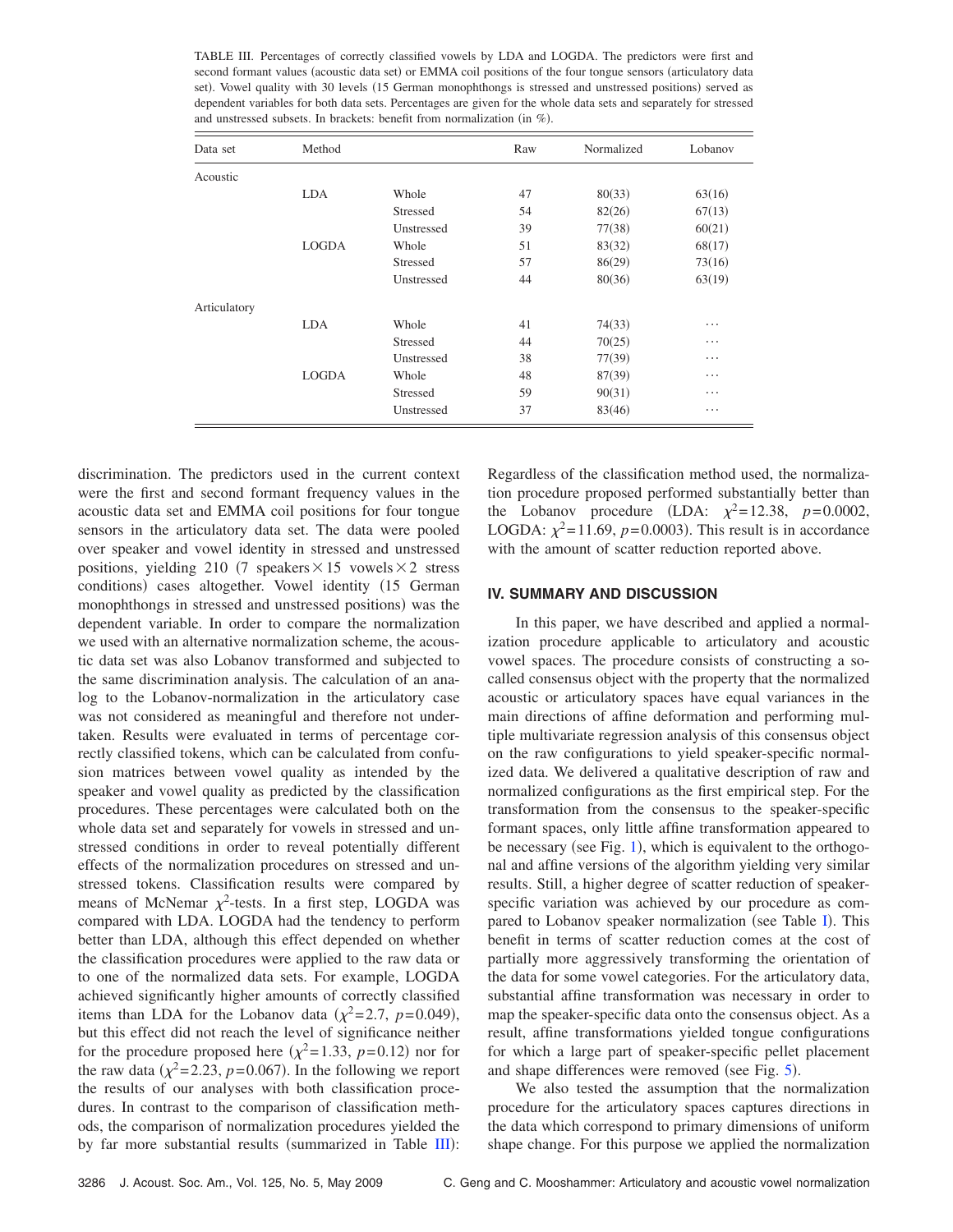procedure to a control data set of anatomical characteristics, i.e., palate outlines. The substantial correlations obtained suggest that the procedure's success is at least partly related to the removal of uniform shape change differences between individual speakers.

Finally, in order to measure the procedure's capability to recover phonemic identity, we performed separate discrimination analyzes of original and normalized vowel spaces in both articulatory and acoustic domains on phonemic identity. Phoneme recovery probabilities for both articulatory and acoustic data increased substantially in terms of percentages of correctly classified tokens (see Table [III](#page-8-0)). In particular, the classification rates for the unnormalized acoustic data are relatively low in comparison to results published in the lit-erature. For example, [Adank](#page-9-0) *et al.* (2004) reported correct classification rates for unnormalized data (i.e., their "Hz" condition) of about  $80\%$  and of more than  $90\%$  after Lobanov transformation. However, we do not consider this as alarming for the following reasons: First, they entered additional predictors  $(F0 \text{ and } F3)$  in their discriminators; second, their data set contained more speakers than ours  $(160 \text{ vs } 7)$ , and, presumably most important, ours contain more than three times as many categories in the criterion  $(30 \text{ vs } 9)$  due to the more crowded German vowel system and the additional word stress condition. A further point to consider for the articulatory data set is that the discrimination procedure had no access to lip rounding information, which presumably provides the most important information for the distinction between rounded and non-rounded front vowels than the tongue data presented to the discrimination procedure here.

Another striking aspect of this analysis is that unstressed vowels benefit more from the result of the normalization. This pattern in principle holds for both the articulatory and the acoustic data sets, although there is a large difference in the performance of the discrimination procedure already in the unnormalized baseline for the articulatory data. This observation is compatible with a scenario according to which unstressed vowels are more prone to coarticulatory influences of the consonantal environment, which is sensitive to the normalization ([Mooshammer and Geng, 2008](#page-10-17)).

Still, as already mentioned in the Introduction, the present study was designed not only to propose an alternative normalization scheme but also to attempt to quantitatively relate aspects of vocal-tract anatomy to the functioning of the normalization. This second aim of the study resembles classical tenets of the universal articulatory phonetics hypothesis ([Johnson](#page-10-13) *et al.*, 1993) according to which interindividual differences should be lawfully related to factors such as others vocal-tract geometry. This was achieved by validating the directions extracted by our normalization method against independently extracted models of palate shapes, which resulted in high correlations of these independently extracted directions. This suggests that the normalization procedure in the articulatory data set partially operates on interindividual differences related to aspects of tract morphology.

This virtue to some extent might at the same time be the largest drawback: Allowing orthogonal rotational or even affine transformations in addition to the Lobanov scalings clearly has a strong desirable effect on phoneme classification rates, but in some instances such transformations might be too aggressive and distort the categorical structure. In particular, ellipse orientations are affected more strongly by our procedure than it is the case for the more conservative Lobanov transform. This particular observation on ellipse orientation and the likewise less conservative nature of formalism and transformation applied might lead to speculations about detrimental effects of the procedure also in other situations. Still, as demonstrated, the affine version of the procedure produces output showing how the fit was achieved. However, affine transformation might be undesirable in some settings. Then, it might be indicated to revert to the orthogonal version—the generalized Procrustes analysis—or to the Lobanov transform. Still, even in such cases, the analysis provides relevant diagnostic information on the data set and therefore presents a useful additional tool for the phonetic practitioner.

# **ACKNOWLEDGMENTS**

Special thanks to Dirk Fischer, Suse Fuchs, and Daniel Pape for their help with analyzing the data and to Jörg Dreyer for assisting in the EMMA recordings. We are also very grateful to Jonathan Harrington, Phil Hoole, and Michel Scheffers for invaluable comments on earlier drafts of this paper. Any remaining errors are our responsibility. This work was supported by the German Research Council (DFG) Grant No. GWZ  $4/5-2(A1)$ .

<sup>1</sup>But, as [Hastie](#page-10-18) *et al.* (1995, p. 2)—quoting [Michie](#page-10-19) *et al.* (1994)—note, often the "LDA produces the best classification results because of its simplicity  $[...]$ . LDA was among the top 3 classifiers for 11 of 22 data sets studied in the STATLOG project." Further, they mention that the cases of shortcomings of LDA can be paraphrased as "saying that a single prototype per class is insufficient." In this line of reasoning, the use of arbitrary decision regions is prohibitive because more than one prototype per category runs against the concept of vowel normalization, which aims at augmenting the coherence between individual tokens and the phonetic class.

 $2$ As outlined in greater detail in [Mooshammer and Geng](#page-10-17)  $(2008)$  and [Mooshammer and Fuchs](#page-10-16) (2002), there is an interesting asymmetry in German: Tense vowels are substantially shortened in unstressed syllables, whereas lax vowels tend to maintain their duration in stressed and unstressed positions. Nevertheless, for both vowel series the tongue tip is elevated and fronted in unstressed position because of the adjacent alveolar stops. Therefore, we concluded that German unstressed vowels are generally produced with a greater degree of coarticulation, irrespectively of durational shortening.

- <span id="page-9-0"></span>Adank, P., Smits, R., and van Hout, R. (2004). "A comparison of vowel normalization procedures for language variation research," J. Acoust. Soc. Am. **116**, 3099–3107.
- <span id="page-9-1"></span>Apostol, L., Perrier, P., and Bailly, G. (2004). "A model of acoustic interspeaker variability based on the concept of formant-cavity affiliation," J. Acoust. Soc. Am. **115**, 337–351.
- <span id="page-9-2"></span>Beckman, M. E., Jung, T., Lee, S., de Jong, K., Krishnamurthy, A., Ahalt, S., Cohen, B., and Collins, M. (1995). "Variability in the production of quantal vowels revisited," J. Acoust. Soc. Am. **97**, 471–490.
- Clopper, C., Pisoni, D., and de Jong, K. (2005). "Acoustic characteristics of the vowel systems of six regional varieties of American English," J. Acoust. Soc. Am. **118**, 1661–1676.
- <span id="page-9-4"></span>Disner, S. F. (1980). "Evaluation of vowel normalization procedures," J. Acoust. Soc. Am. **67**, 253–261.
- <span id="page-9-3"></span>Fitzpatrick, L., and Ni Chasaide, A. (2002). "Estimating lingual constriction location in high vowels: A comparison of EMA- and EPG-based measures," J. Phonetics **30**, 397–415.
- Geng, C., and Mooshammer, C. (2000). "Modeling the German stress dis-